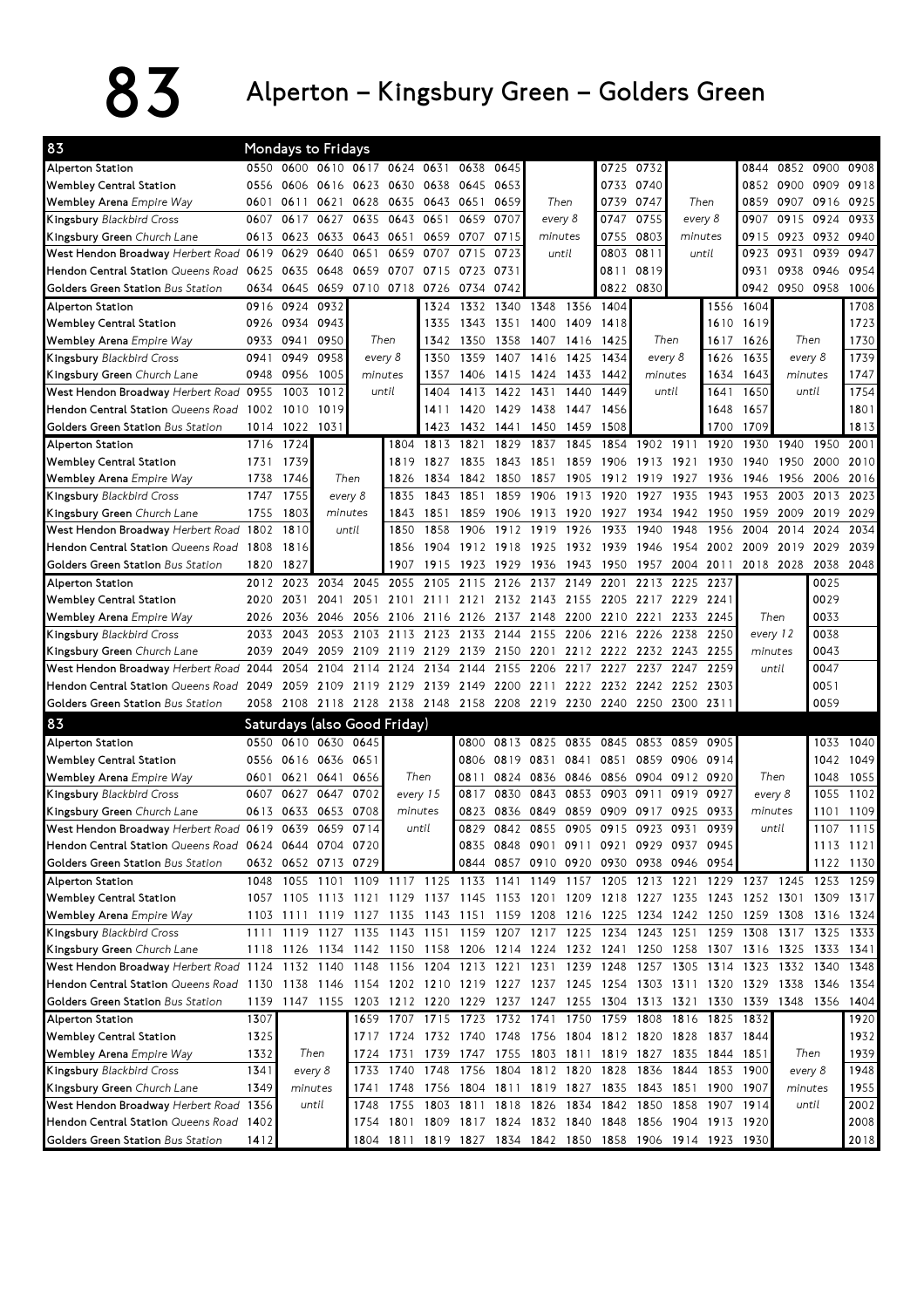| 83                                           |      | Saturdays (also Good Friday) (cont.)                             |                |           |                                                        |                |                               |           |                |                               |                |           |      |                                                                       |           |                |      |                          |
|----------------------------------------------|------|------------------------------------------------------------------|----------------|-----------|--------------------------------------------------------|----------------|-------------------------------|-----------|----------------|-------------------------------|----------------|-----------|------|-----------------------------------------------------------------------|-----------|----------------|------|--------------------------|
| Alperton Station                             | 1930 | 1940 1952 2003 2016 2028 2040 2051 2102 2113 2125 2137 2149 2201 |                |           |                                                        |                |                               |           |                |                               |                |           |      |                                                                       |           | 2213 2225 2237 |      | 2249                     |
| <b>Wembley Central Station</b>               | 1942 |                                                                  | 1952 2002 2013 |           |                                                        | 2025 2036 2047 |                               |           | 2058 2109 2120 |                               | 2132 2143 2155 |           |      | 2207                                                                  | 2218 2230 |                | 2241 | 2253                     |
| Wembley Arena Empire Way                     | 1949 | 1959                                                             | 2009 2020      |           | 2031                                                   |                | 2042 2053                     | 2104      | 2115 2126      |                               | 2137           | 2148 2200 |      | 2212                                                                  | 2223 2235 |                | 2246 | 2257                     |
| Kingsbury Blackbird Cross                    | 1958 | 2008                                                             | 2018 2027      |           | 2038                                                   | 2049           | 2100                          | 2111      |                | 2122 2133                     | 2144           | 2155      | 2207 | 2219                                                                  | 2230      | 2242           | 2252 | 2302                     |
| Kingsbury Green Church Lane                  | 2005 | 2015                                                             | 2025           | 2034      | 2045                                                   | 2056           | 2107                          | 2118      | 2129           | 2140                          | 2151           | 2202      | 2213 | 2225                                                                  | 2236      | 2247           | 2257 | 2307                     |
| West Hendon Broadway Herbert Road            | 2010 | 2020                                                             | 2030           | 2039      | 2050                                                   | 2101           | 2112                          | 2123      | 2134           | 2145                          | 2156           | 2207      | 2218 | 2230                                                                  | 2241      | 2251           | 2301 | 2311                     |
| Hendon Central Station Queens Road           | 2016 | 2026                                                             | 2036           | 2045      |                                                        | 2056 2107 2118 |                               |           |                | 2129 2140 2151 2202 2212 2223 |                |           |      | 2234                                                                  | 2245 2255 |                | 2305 | 2315                     |
| Golders Green Station Bus Station            | 2026 |                                                                  | 2036 2046 2055 |           |                                                        |                |                               |           |                |                               |                |           |      | 2106 2117 2128 2139 2150 2201 2211 2221 2231 2242 2253 2303 2313 2323 |           |                |      |                          |
| <b>Alperton Station</b>                      | 2301 |                                                                  |                | 0025      |                                                        |                |                               |           |                |                               |                |           |      |                                                                       |           |                |      |                          |
| <b>Wembley Central Station</b>               | 2305 |                                                                  |                | 0029      |                                                        |                |                               |           |                |                               |                |           |      |                                                                       |           |                |      |                          |
| Wembley Arena Empire Way                     | 2309 | Then                                                             |                | 0033      |                                                        |                |                               |           |                |                               |                |           |      |                                                                       |           |                |      |                          |
| Kingsbury Blackbird Cross                    | 2314 | every 12                                                         |                | 0038      |                                                        |                |                               |           |                |                               |                |           |      |                                                                       |           |                |      |                          |
| Kingsbury Green Church Lane                  | 2319 | minutes                                                          |                | 0043      |                                                        |                |                               |           |                |                               |                |           |      |                                                                       |           |                |      |                          |
| West Hendon Broadway Herbert Road            | 2323 | until                                                            |                | 0047      |                                                        |                |                               |           |                |                               |                |           |      |                                                                       |           |                |      |                          |
| Hendon Central Station Queens Road 2327      |      |                                                                  |                | 0051      |                                                        |                |                               |           |                |                               |                |           |      |                                                                       |           |                |      |                          |
| Golders Green Station Bus Station            | 2335 |                                                                  |                | 0059      |                                                        |                |                               |           |                |                               |                |           |      |                                                                       |           |                |      |                          |
| 83                                           |      | Sundays and other Public Holidays (except Christmas Day)         |                |           |                                                        |                |                               |           |                |                               |                |           |      |                                                                       |           |                |      |                          |
| Alperton Station                             | 0550 | 0620                                                             |                |           | 0650 0710 0730 0750 0810 0825 0840 0855 0910 0922 0932 |                |                               |           |                |                               |                |           |      | 0940                                                                  | 0948      | 0956           | 1004 | 1014                     |
| <b>Wembley Central Station</b>               | 0555 | 0625                                                             | 0655 0716      |           | 0736                                                   | 0756 0816      |                               | 0831      | 0846           | 0901                          | 0916           | 0928      | 0938 | 0946                                                                  | 0954      | 1004           | 1014 | 1024                     |
| Wembley Arena Empire Way                     | 0559 | 0629                                                             | 0659 0721      |           | 0741                                                   | 0801           | 0821                          | 0836 0851 |                | 0906                          | 0921           | 0933      | 0943 | 0952                                                                  | 1001      | 1011           | 1021 | 1031                     |
| Kingsbury Blackbird Cross                    | 0604 | 0634                                                             | 0704           | 0727      | 0747                                                   | 0807           | 0827                          | 0842      | 0857           | 0912                          | 0927           | 0939      | 0949 | 1000                                                                  | 1009      | 1019           | 1029 | 1039                     |
| Kingsbury Green Church Lane                  | 0609 | 0639                                                             | 0709           | 0733      | 0753                                                   | 0813           | 0833                          | 0848      | 0903           | 0918                          | 0933           | 0945      | 0956 | 1006                                                                  | 1016      | 1026           | 1036 | 1046                     |
| West Hendon Broadway Herbert Road            | 0614 | 0644                                                             | 0714           | 0739      | 0759                                                   | 0819           | 0839                          | 0854      | 0909           | 0924                          | 0939           | 0951      | 1003 | 1013                                                                  | 1023      | 1033           | 1043 | 1053                     |
| Hendon Central Station Queens Road           | 0618 | 0648                                                             | 0718 0744      |           | 0804                                                   | 0824 0844      |                               |           | 0859 0914 0929 |                               | 0944           | 0957      | 1009 | 1019                                                                  | 1029      | 1039           | 1049 | 1059                     |
| Golders Green Station Bus Station            | 0625 | 0655                                                             | 0725 0754      |           | 0814                                                   |                | 0834 0854                     | 0909 0924 |                | 0939                          | 0954           | 1008 1021 |      | 1031                                                                  | 1041      | 1051           | 1101 | 1111                     |
| <b>Alperton Station</b>                      | 1024 | 1034                                                             | 1044           | 1054      | 1104                                                   | 1113           | 1122                          | 1132      | 1141           | 1150                          | 1200           |           |      | 1250                                                                  | 1300      | 1310           | 1320 | 1331                     |
| <b>Wembley Central Station</b>               | 1034 | 1044                                                             | 1054           | 1104      | 1114                                                   | 1123           | 1132                          | 1142      | 1151           | 1200                          | 1211           |           |      | 1301                                                                  | 1312      | 1323           | 1333 | 1344                     |
| Wembley Arena Empire Way                     | 1041 | 1051                                                             | 1101           | 1111      | 1121                                                   | 1130           | 1139                          | 1149      | 1158           | 1207                          | 1218           | Then      |      | 1308                                                                  | 1319      | 1330           | 1340 | 1351                     |
| Kingsbury Blackbird Cross                    | 1049 | 1059                                                             | 1109           | 1119      | 1129                                                   | 1138           | 1147                          | 1157      | 1206           | 1216                          | 1227           | every 10  |      | 1317                                                                  | 1328      | 1339           | 1349 | 1400                     |
| Kingsbury Green Church Lane                  | 1056 | 1106                                                             | 1116           | 1126      | 1136                                                   | 1145           | 1154                          | 1204      | 1214           | 1224                          | 1235           | minutes   |      | 1325                                                                  | 1336      | 1347           | 1357 | 1407                     |
| West Hendon Broadway Herbert Road 1103       |      | 1113                                                             | 1123           | 1133      | 1143                                                   | 1152           | 1201                          | 1211      | 1221           | 1231                          | 1242           | until     |      | 1332                                                                  | 1343      | 1354           | 1404 | 1414                     |
| Hendon Central Station Queens Road 1109      |      | 1119                                                             | 1129           | 1139      | 1149                                                   | 1158           | 1208                          | 1218      | 1228           | 1238                          | 1249           |           |      | 1339                                                                  | 1350      | 1401           | 1410 | 1420                     |
| Golders Green Station Bus Station            | 1121 | 1131 1141 1151                                                   |                |           | 1201                                                   | 1211           | 1221                          | 1231      | 1241           | 1251                          | 1302           |           |      | 1352                                                                  | 1403 1413 |                | 1422 | 1432                     |
| Alperton Station                             | 1340 |                                                                  |                | 1600      | 1611                                                   | 1620           | 1630                          | 1640      | 1650           | 1700                          | 1710           |           |      | 1850                                                                  | 1901      | 1913           | 1925 | 1937                     |
| <b>Wembley Central Station</b>               | 1353 |                                                                  |                | 1613      | 1624                                                   | 1633           | 1643                          | 1653      | 1703           | 1712                          | 1721           |           |      | 1901                                                                  | 1911      | 1923           | 1934 | 1944                     |
| Wembley Arena Empire Way                     | 1400 | Then                                                             |                | 1620      | 1631                                                   | 1640           | 1650                          | 1700      | 1710           | 1719                          | 1728           | Then      |      | 1908                                                                  | 1918      | 1929           | 1940 | 1950                     |
| Kingsbury Blackbird Cross                    | 1409 | every 10                                                         |                | 1629      | 1640                                                   | 1649           | 1659                          | 1709      | 1719           | 1728                          | 1737           | every 10  |      | 1917                                                                  | 1926      | 1937           | 1947 | 1957                     |
| Kingsbury Green Church Lane                  | 1416 | minutes                                                          |                | 1636      | 1647                                                   | 1656 1706      |                               | 1716 1726 |                | 1735                          | 1744           | minutes   |      | 1924                                                                  | 1933 1944 |                |      | 1954 2004                |
| West Hendon Broadway Herbert Road            | 1423 | until                                                            |                | 1643      | 1654                                                   |                | 1703 1712 1722 1732 1741      |           |                |                               | 1750           | until     |      | 1930                                                                  | 1939      | 1950           | 2000 | 2010                     |
| Hendon Central Station Queens Road 1429      |      |                                                                  |                |           | 1649 1700 1709 1718 1728 1738 1747 1756                |                |                               |           |                |                               |                |           |      |                                                                       |           |                |      | 1936 1945 1956 2006 2015 |
| Golders Green Station Bus Station            | 1441 |                                                                  |                | 1701 1711 |                                                        |                |                               |           |                | 1720 1729 1739 1749 1758 1807 |                |           |      |                                                                       |           |                |      | 1947 1956 2007 2015 2024 |
| Alperton Station                             |      | 1949 2001                                                        |                |           |                                                        |                | 2149 2201 2213 2225 2237 2249 |           |                |                               |                |           | 0025 |                                                                       |           |                |      |                          |
| Wembley Central Station                      |      | 1956 2007                                                        |                |           |                                                        |                | 2155 2207 2218 2230 2242 2253 |           |                |                               |                |           | 0029 |                                                                       |           |                |      |                          |
| Wembley Arena Empire Way                     |      | 2002 2012                                                        | Then           |           |                                                        |                | 2200 2212 2223 2235 2247 2257 |           |                |                               | Then           |           | 0033 |                                                                       |           |                |      |                          |
| Kingsbury Blackbird Cross                    |      | 2008 2018                                                        | every 12       |           |                                                        |                | 2206 2218 2229 2241 2252 2302 |           |                |                               | every 12       |           | 0038 |                                                                       |           |                |      |                          |
| Kingsbury Green Church Lane                  |      | 2014 2024                                                        | minutes        |           |                                                        |                | 2212 2224 2235 2247 2257 2307 |           |                |                               | minutes        |           | 0043 |                                                                       |           |                |      |                          |
| West Hendon Broadway Herbert Road 2019 2029  |      |                                                                  |                | until     |                                                        |                | 2217 2229 2240 2251 2301 2311 |           |                |                               |                | until     | 0047 |                                                                       |           |                |      |                          |
| Hendon Central Station Queens Road 2024 2034 |      |                                                                  |                |           |                                                        |                | 2222 2234 2245 2255 2305 2315 |           |                |                               |                |           | 0051 |                                                                       |           |                |      |                          |
| Golders Green Station Bus Station            |      | 2033 2043                                                        |                |           |                                                        |                | 2231 2242 2253 2303 2313 2323 |           |                |                               |                |           | 0059 |                                                                       |           |                |      |                          |
|                                              |      |                                                                  |                |           |                                                        |                |                               |           |                |                               |                |           |      |                                                                       |           |                |      |                          |

Operated by Metroline **Exercise Service Service WWW.londonbusroutes.net** 11.9.21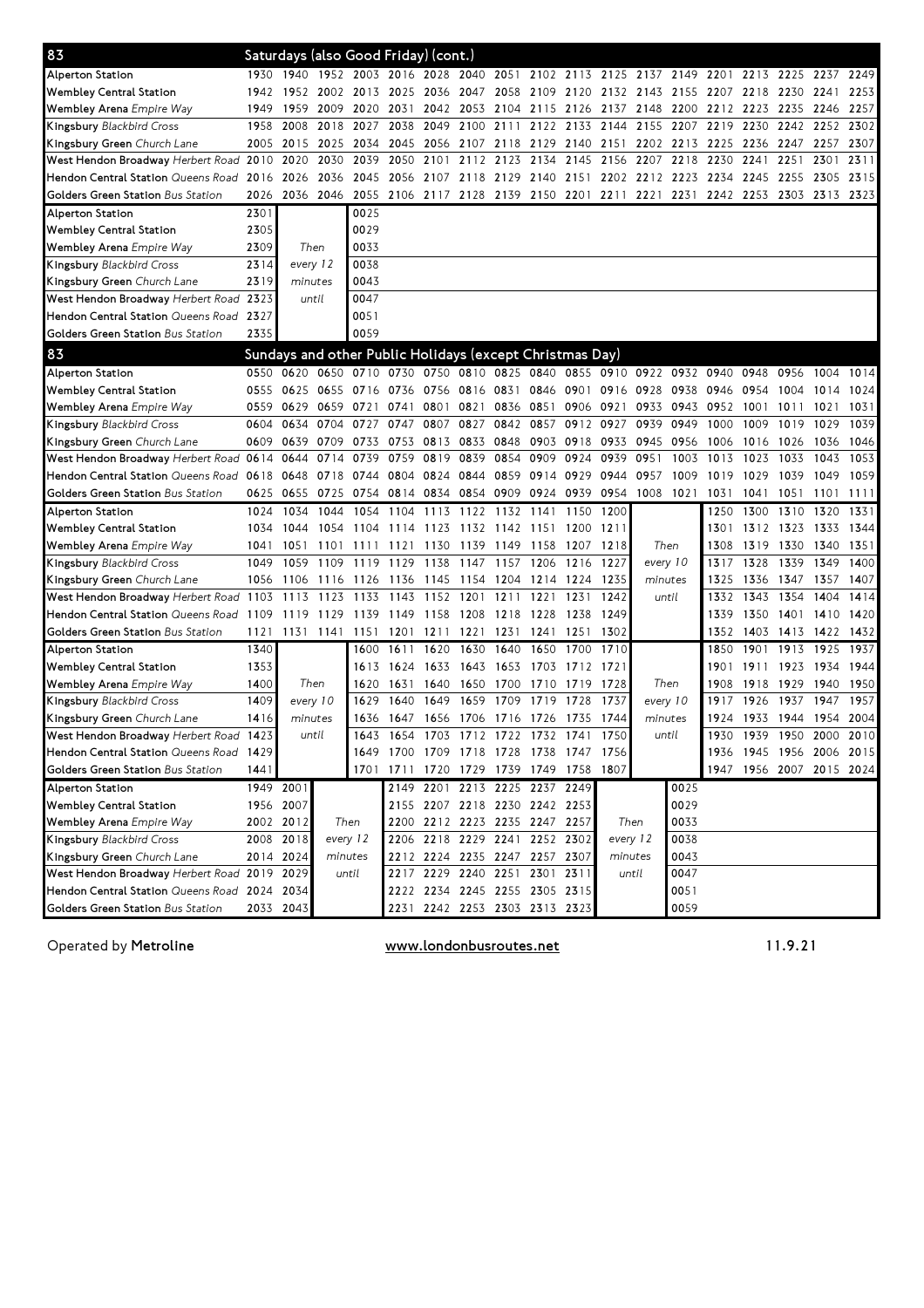## $83$  Golders Green – Kingsbury Green – Alperton

| 83                                                                                                                          |      | <b>Mondays to Fridays</b> |                |                                                                                           |      |                |                               |           |           |      |          |           |                |      |                     |      |      |           |
|-----------------------------------------------------------------------------------------------------------------------------|------|---------------------------|----------------|-------------------------------------------------------------------------------------------|------|----------------|-------------------------------|-----------|-----------|------|----------|-----------|----------------|------|---------------------|------|------|-----------|
| Golders Green Station Bus Station                                                                                           |      | 0530 0545 0555            |                |                                                                                           |      | 0605 0615 0622 | 0629                          | 0636      | 0643      | 0650 | 0657     | 0704      | 0711           | 0718 | 0726                | 0733 | 0740 | 0748      |
| Hendon Central Station Queens Road                                                                                          | 0539 | 0554                      | 0604           | 0614                                                                                      |      | 0624 0631      | 0639                          | 0647      | 0654      | 0701 | 0708     | 0715      | 0722           | 0729 | 0737                | 0745 | 0753 | 0801      |
| West Hendon Broadway Herbert Road 0545                                                                                      |      | 0600                      | 0610           | 0620                                                                                      | 0630 | 0638           | 0646                          | 0654 0701 |           | 0708 | 0715     | 0722      | 0729           | 0738 | 0746                | 0754 | 0802 | 0810      |
| Kingsbury Green Church Lane                                                                                                 | 0550 | 0605                      | 0615           | 0625                                                                                      | 0636 | 0644           | 0652                          | 0700      | 0707      | 0714 | 0721     | 0728      | 0736           | 0745 | 0753                | 0801 | 0809 | 0817      |
| Kingsbury Blackbird Cross                                                                                                   | 0557 | 0612                      | 0622           | 0632                                                                                      | 0645 | 0653           | 0701                          | 0709      | 0716      | 0723 | 0730     | 0738      | 0746           | 0755 | 0803                | 0811 | 0819 | 0827      |
| Wembley Arena Empire Way                                                                                                    | 0604 | 0619                      | 0629           | 0642                                                                                      | 0655 | 0703           | 0712                          | 0721      | 0728      | 0735 | 0742     | 0750      | 0758           | 0807 | 0815                | 0823 | 0831 | 0839      |
| <b>Wembley Central Station</b>                                                                                              | 0610 | 0625                      | 0635           | 0650                                                                                      | 0703 | 0711           | 0720                          | 0729      | 0736      | 0743 | 0751     | 0759      | 0807           | 0816 | 0824                | 0832 | 0840 | 0848      |
| Alperton Station                                                                                                            | 0615 | 0630                      | 0642           | 0657                                                                                      | 0710 | 0718           | 0727                          | 0736      | 0744      | 0753 | 0801     | 0809      | 0817           | 0826 | 0834                | 0842 | 0850 | 0858      |
| <b>Golders Green Station</b> Bus Station                                                                                    | 0756 |                           |                | 0836                                                                                      | 0844 | 0852           | 0900                          | 0908      | 0916      | 0924 | 0932     |           |                | 1316 | 1324                | 1332 | 1340 | 1348      |
| Hendon Central Station Queens Road                                                                                          | 0809 |                           |                | 0849                                                                                      | 0857 | 0905           | 0913                          | 0921 0929 |           | 0937 | 0946     |           |                | 1330 | 1338                | 1346 | 1354 | 1402      |
| West Hendon Broadway Herbert Road 0818                                                                                      |      | Then                      |                | 0858                                                                                      | 0906 | 0914           | 0922                          | 0930      | 0938      | 0946 | 0953     | Then      |                | 1337 | 1345                | 1353 | 1401 | 1409      |
| Kingsbury Green Church Lane                                                                                                 | 0825 | every 8                   |                | 0905                                                                                      | 0913 | 0921           | 0929                          | 0937      | 0945      | 0953 | 1000     | every 8   |                | 1344 | 1352                | 1400 | 1408 | 1416      |
| Kingsbury Blackbird Cross                                                                                                   | 0835 | minutes                   |                | 0915                                                                                      |      | 0923 0931      | 0939                          | 0946 0953 |           | 1000 | 1007     | minutes   |                | 1351 | 1359                | 1407 | 1415 | 1423      |
| Wembley Arena Empire Way                                                                                                    | 0847 | until                     |                | 0927                                                                                      | 0935 | 0942           | 0949                          | 0956      | 1003      | 1010 | 1017     | until     |                | 1401 | 1409                | 1417 | 1425 | 1433      |
| <b>Wembley Central Station</b>                                                                                              | 0856 |                           |                | 0936                                                                                      | 0943 | 0950           | 0957                          | 1004      | 1011      | 1018 | 1025     |           |                | 1409 | 1417                | 1425 | 1433 | 1441      |
| <b>Alperton Station</b>                                                                                                     | 0906 |                           |                | 0946                                                                                      | 0953 | 1000           | 1007                          | 1014 1021 |           | 1028 | 1035     |           |                | 1419 | 1428                | 1437 | 1446 | 1454      |
| Golders Green Station Bus Station                                                                                           | 1356 | 1404                      | 1412           | 1420                                                                                      | 1428 | 1436           |                               |           | 1700      | 1708 | 1716     | 1724      | 1732           | 1740 | 1748                | 1756 | 1804 | 1812      |
| Hendon Central Station Queens Road                                                                                          | 1410 | 1418                      | 1426           | 1434                                                                                      | 1442 | 1450           |                               |           | 1714      | 1722 | 1730     | 1738      | 1746           | 1754 | 1802                | 1810 | 1818 | 1826      |
| West Hendon Broadway Herbert Road                                                                                           | 1417 | 1425                      | 1434           | 1442                                                                                      | 1450 | 1458           |                               | Then      | 1722      | 1730 | 1738     | 1746      | 1754           | 1802 | 1810                | 1818 | 1826 | 1834      |
| Kingsbury Green Church Lane                                                                                                 | 1424 | 1432                      | 1441           | 1449                                                                                      | 1457 | 1506           |                               | every 8   | 1730      | 1738 | 1746     | 1754      | 1802           | 1810 | 1818                | 1825 | 1833 | 1841      |
| Kingsbury Blackbird Cross                                                                                                   | 1431 | 1439                      | 1448           | 1456                                                                                      | 1504 | 1513           |                               | minutes   | 1737      | 1745 | 1753     | 1801      | 1809           | 1817 | 1825                | 1832 | 1840 | 1848      |
| Wembley Arena Empire Way                                                                                                    | 1441 | 1449                      | 1458           | 1506                                                                                      | 1514 | 1523           |                               | until     | 1747      | 1755 | 1803     | 1811      | 1819           | 1827 | 1834                | 1841 | 1849 | 1857      |
| <b>Wembley Central Station</b>                                                                                              | 1449 | 1457                      | 1506           | 1515                                                                                      | 1524 | 1533           |                               |           | 1757      | 1805 | 1813     | 1821      | 1829           | 1836 | 1843                | 1850 | 1858 | 1906      |
| <b>Alperton Station</b>                                                                                                     | 1503 | 1511                      | 1520           | 1529                                                                                      | 1538 | 1547           |                               |           | 1811      | 1818 |          | 1825 1832 | 1839           | 1846 | 1853                | 1900 | 1907 | 1914      |
| Golders Green Station Bus Station                                                                                           | 1820 | 1828                      | 1836           | 1844                                                                                      | 1852 | 1900           | 1910                          | 1920      | 1930      | 1940 |          |           | 2030           | 2041 | 2053                | 2105 | 2117 | 2129      |
| Hendon Central Station Queens Road                                                                                          | 1834 | 1842                      | 1850           | 1858                                                                                      | 1906 | 1913           | 1923                          | 1933      | 1943      | 1953 |          |           | 2043           | 2053 | 2105                | 2115 | 2127 | 2139      |
| West Hendon Broadway Herbert Road 1842                                                                                      |      | 1850                      | 1858           | 1906                                                                                      | 1913 | 1920           | 1930                          | 1940      | 1950      | 2000 |          | Then      | 2050           |      | 2100 2111 2121      |      |      | 2133 2145 |
| Kingsbury Green Church Lane                                                                                                 | 1849 | 1857                      | 1905           | 1912                                                                                      | 1919 | 1926           | 1936                          | 1946      | 1956      | 2006 | every 10 |           | 2056           | 2106 | 2116                | 2126 | 2138 | 2150      |
| <b>Kingsbury Blackbird Cross</b>                                                                                            | 1856 | 1904                      | 1912           | 1919                                                                                      | 1926 | 1933           | 1943                          | 1953      | 2003      | 2012 |          | minutes   | 2102           |      | 2112 2122 2132 2143 |      |      | 2155      |
| Wembley Arena Empire Way                                                                                                    | 1905 | 1912                      | 1920           | 1927                                                                                      | 1934 | 1941           | 1951                          | 2001      | 2010      | 2019 |          | until     | 2109           | 2119 | 2129                | 2139 | 2149 | 2201      |
| <b>Wembley Central Station</b>                                                                                              | 1913 | 1920                      | 1928           | 1935                                                                                      | 1942 | 1949           | 1958                          | 2007      | 2016      | 2025 |          |           | 2115           |      | 2124 2134 2144      |      | 2154 | 2205      |
| <b>Alperton Station</b>                                                                                                     | 1921 | 1928                      | 1936           | 1943                                                                                      | 1950 | 1957           | 2005                          |           | 2013 2022 | 2031 |          |           | 2121           | 2131 | 2141 2151 2201 2211 |      |      |           |
| Golders Green Station Bus Station                                                                                           | 2141 | 2153                      | 2205           | 2217                                                                                      |      |                | 0005                          |           |           |      |          |           |                |      |                     |      |      |           |
| Hendon Central Station Queens Road                                                                                          | 2151 |                           | 2203 2214 2226 |                                                                                           |      |                | 0014                          |           |           |      |          |           |                |      |                     |      |      |           |
| West Hendon Broadway Herbert Road 2157                                                                                      |      | 2208                      | 2219           | 2231                                                                                      |      | Then           | 0019                          |           |           |      |          |           |                |      |                     |      |      |           |
| Kingsbury Green Church Lane                                                                                                 | 2202 | 2212 2223                 |                | 2235                                                                                      |      | every 12       | 0023                          |           |           |      |          |           |                |      |                     |      |      |           |
| <b>Kingsbury Blackbird Cross</b>                                                                                            | 2206 | 2216 2227                 |                | 2239                                                                                      |      | minutes        | 0027                          |           |           |      |          |           |                |      |                     |      |      |           |
| Wembley Arena Empire Way                                                                                                    | 2211 | 2221                      | 2231           | 2243                                                                                      |      | until          | 0031                          |           |           |      |          |           |                |      |                     |      |      |           |
| <b>Wembley Central Station</b>                                                                                              | 2215 | 2225 2235 2247            |                |                                                                                           |      |                | 0035                          |           |           |      |          |           |                |      |                     |      |      |           |
| Alperton Station                                                                                                            |      | 2221 2231 2241 2251       |                |                                                                                           |      |                | 0039                          |           |           |      |          |           |                |      |                     |      |      |           |
| 83                                                                                                                          |      |                           |                | Saturdays (also Good Friday)                                                              |      |                |                               |           |           |      |          |           |                |      |                     |      |      |           |
| Golders Green Station Bus Station                                                                                           |      |                           |                | 0530 0550 0610 0625 0640 0655 0710 0725 0740 0750 0800 0810                               |      |                |                               |           |           |      |          |           | 0818 0826      |      |                     |      |      | 1010 1018 |
| Hendon Central Station Queens Road                                                                                          |      |                           |                | 0539 0559 0619 0634 0649 0704 0720 0735 0750 0800 0810 0820 0828 0836                     |      |                |                               |           |           |      |          |           |                |      |                     |      |      | 1020 1028 |
| West Hendon Broadway Herbert Road 0544 0604 0624 0639 0654 0710 0726 0741 0756 0806 0816 0826 0834 0842                     |      |                           |                |                                                                                           |      |                |                               |           |           |      |          |           |                |      | Then                |      |      | 1026 1034 |
| Kingsbury Green Church Lane                                                                                                 |      | 0549 0609                 | 0629           |                                                                                           |      |                | 0644 0659 0715 0731 0746 0801 |           |           | 0811 | 0821     |           | 0832 0840 0848 |      | every 8             |      |      | 1032 1040 |
| <b>Kingsbury</b> Blackbird Cross                                                                                            |      |                           |                | 0555 0615 0635 0650 0705 0721 0737 0752 0807 0817 0827 0839 0847                          |      |                |                               |           |           |      |          |           |                | 0855 | minutes             |      |      | 1039 1047 |
| Wembley Arena Empire Way                                                                                                    |      |                           |                | 0600 0620 0640 0655 0710 0727 0743 0758 0813 0824 0836 0848 0856 0904                     |      |                |                               |           |           |      |          |           |                |      | until               |      |      | 1048 1056 |
| <b>Wembley Central Station</b>                                                                                              |      |                           |                | 0605 0625 0645 0700 0715 0733 0749 0804 0819 0830 0842 0854 0902 0911                     |      |                |                               |           |           |      |          |           |                |      |                     |      |      | 1055 1103 |
| Alperton Station                                                                                                            |      |                           |                | 0610 0630 0650 0706 0721 0739 0755 0810 0825 0836 0848 0900 0909 0918                     |      |                |                               |           |           |      |          |           |                |      |                     |      |      | 1102 1111 |
| Golders Green Station Bus Station                                                                                           | 1026 | 1034                      | 1042           | 1050                                                                                      | 1058 | 1106           | 1114                          | 1122 1130 |           | 1138 | 1146     | 1154      |                |      | 1202 1210 1218 1226 |      | 1234 | 1242      |
| Hendon Central Station <i>Queens Road</i>                                                                                   |      | 1036 1044                 |                | 1052 1101 1109 1117 1125 1133 1141 1149 1157 1205 1213 1221 1229 1237 1245 1253           |      |                |                               |           |           |      |          |           |                |      |                     |      |      |           |
| West Hendon Broadway Herbert Road 1042 1050 1059 1108 1116 1124 1132 1140 1148 1156 1204 1212 1221 1229 1237 1245 1253 1301 |      |                           |                |                                                                                           |      |                |                               |           |           |      |          |           |                |      |                     |      |      |           |
| Kingsbury Green Church Lane                                                                                                 |      | 1048 1056                 |                | 1105 1114 1122 1130 1138 1147 1155 1203 1211 1219 1228 1236 1244 1252 1300                |      |                |                               |           |           |      |          |           |                |      |                     |      |      | 1308      |
| Kingsbury Blackbird Cross                                                                                                   |      |                           |                | 1055 1103 1112 1121 1129 1137 1145 1154 1202 1210 1218 1226 1235 1243 1251 1259 1307      |      |                |                               |           |           |      |          |           |                |      |                     |      |      | 1315      |
| Wembley Arena Empire Way                                                                                                    |      |                           |                | 1104 1113 1122 1131 1139 1147 1156 1205 1214 1222 1230 1239 1248 1256 1304 1312 1321      |      |                |                               |           |           |      |          |           |                |      |                     |      |      | 1330      |
| <b>Wembley Central Station</b>                                                                                              |      |                           |                | 1112 1121 1130 1139 1147 1155 1204 1213 1222 1231 1240 1249 1258 1306 1314 1322 1331 1340 |      |                |                               |           |           |      |          |           |                |      |                     |      |      |           |
| Alperton Station                                                                                                            |      |                           |                | 1120 1129 1138 1147 1156 1205 1214 1223 1232 1241 1250 1259 1308 1317 1326 1335 1344 1353 |      |                |                               |           |           |      |          |           |                |      |                     |      |      |           |